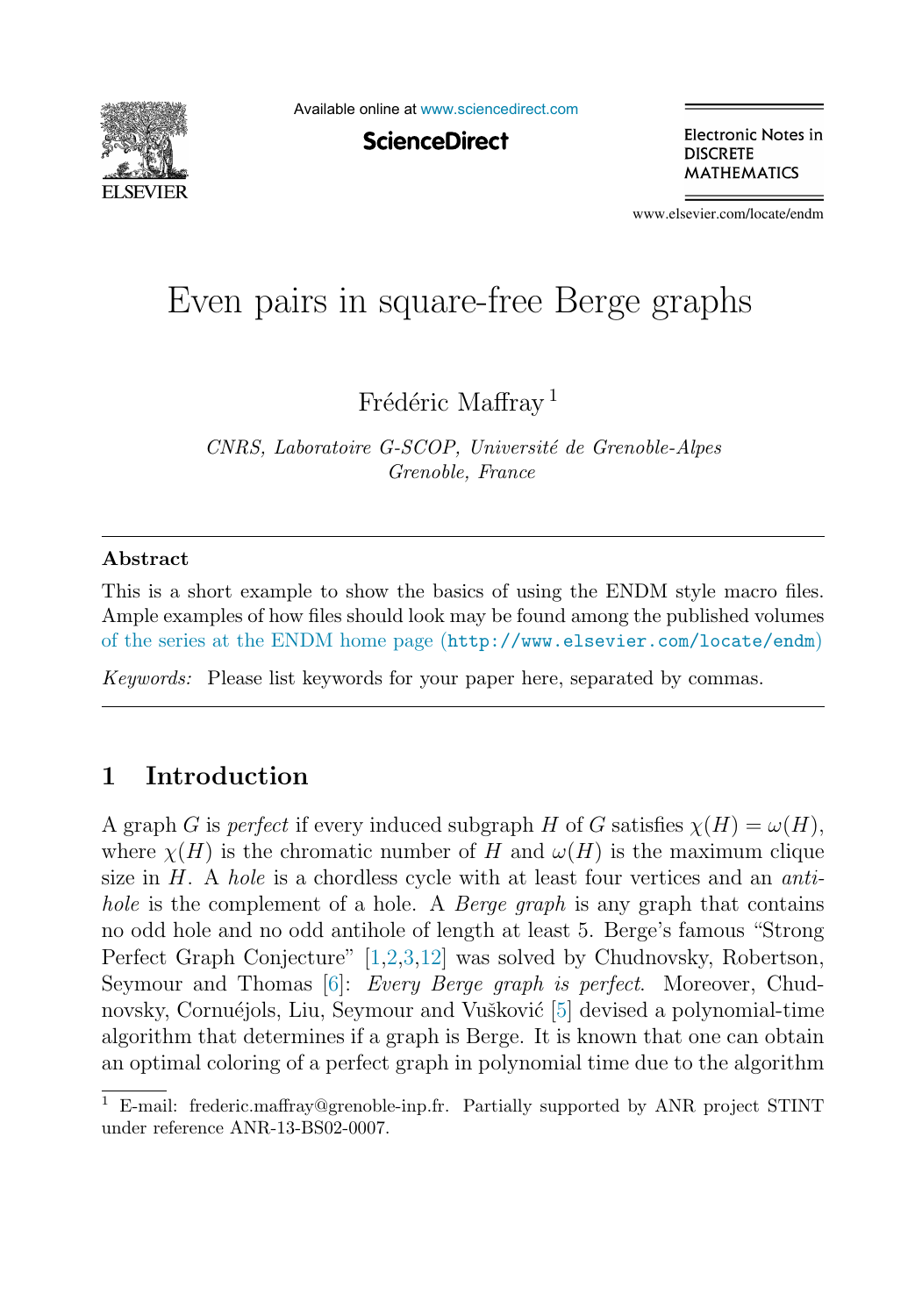<span id="page-1-0"></span>of Grötschel, Lovász and Schrijver  $[9]$ . This algorithm however is not purely combinatorial and is generally considered impractical.

An even pair in a graph G is a pair  $\{x, y\}$  of non-adjacent vertices such that every chordless path between them has even length (number of edges). A graph G is even-contractile [\[4\]](#page-6-0) if either G is a clique or there exists a sequence  $G_0, \ldots, G_k$  of graphs such that  $G = G_0$ , for  $i = 0, \ldots, k-1$  the graph  $G_i$  has an even pair  $\{x_i, y_i\}$ ,  $G_{i+1}$  is the graph obtained from  $G_i$  by contracting (identifying)  $x_i$  and  $y_i$  into one vertex, and  $G_k$  is a clique. A graph G is perfectly *contractile* if every induced subgraph of  $G$  is even-contractile. This class is of interest because many classical families of graphs are perfectly contractile and consequently admit a "purely combinatorial" coloring algorithm; see [\[8\]](#page-6-0).

Everett and Reed [\[8\]](#page-6-0) proposed a conjecture aiming at a characterization of perfectly contractile graphs. A prism is a graph that consists of two vertexdisjoint triangles (cliques of size 3) with three vertex-disjoint paths  $P_1, P_2, P_3$ between them, and with no other edge than those in the two triangles and in the three paths. The length of a path is its number of edges. Note that if two of the paths  $P_1, P_2, P_3$  have lengths of different parities, then their union induces an odd hole. So in a Berge graph, the three paths of a prism have the same parity. A prism is *even* (resp. *odd*) if these three paths all have even lengths (resp. all have odd lengths).

**Conjecture 1.1 ([\[8\]](#page-6-0))** A graph is perfectly contractile if and only if it contains no odd hole, no antihole of length at least 5, and no odd prism.

**Conjecture 1.2 ([\[8\]](#page-6-0))** Any graph that contains no odd hole, no antihole of length at least 5, and no prism is perfectly contractile.

Conjecture 1.1 remains open. Let  $\mathcal A$  be the class of graphs that contain no odd hole, no antihole of length at least 5, and no prism. Conjecture 1.2 was proved in [\[11\]](#page-7-0), as follows.

**Theorem 1.3 ([\[11\]](#page-7-0))** There is a polynomial time algorithm which returns a clique of size  $\omega(G)$  and a coloring with  $\omega(G)$  colors for every graph G in A.

A square is a hole of length four. A graph is square-free if it does not contain a square as an induced subgraph. We will be able to prove that every square-free Berge graph with no odd prism either is a clique or has an even pair, as suggested in Conjecture 1.1. Unfortunately, contracting an even pair may result in the presence of a square in the contracted graph, so the result does not yield a proof of Conjecture 1.1 for square-free graphs. Nevertheless, using the presence of even pairs, we can prove the following theorem.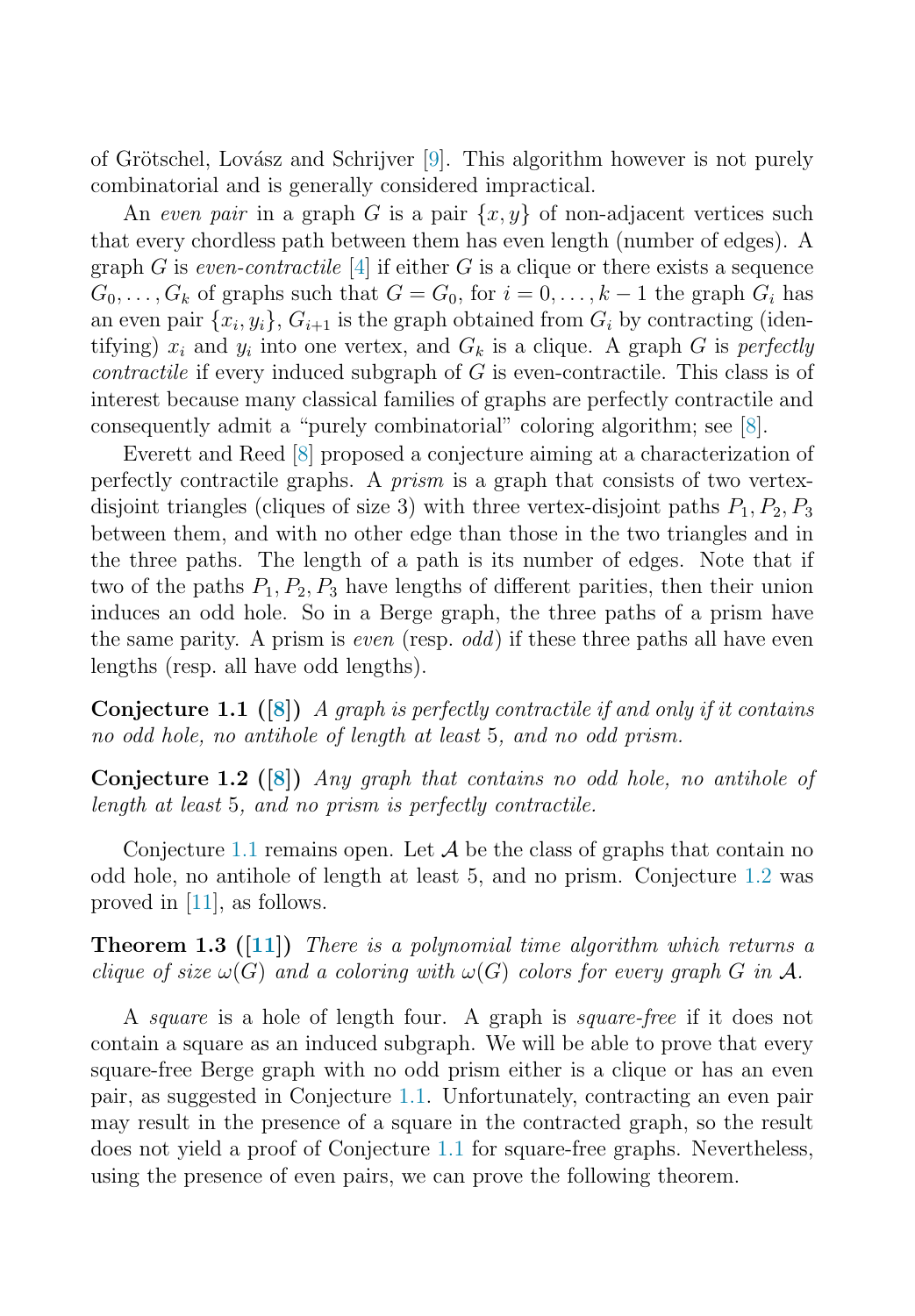<span id="page-2-0"></span>**Theorem 1.4** There exists a combinatorial and polynomial time algorithm which, given any square-free Berge graph G with no odd prism, returns an  $\omega(G)$  coloring of G and a clique of size  $\omega(G)$ .

Since Theorem [1.3](#page-1-0) settles the case of graphs that have no prism, we may assume from now on that we are dealing with a square-free Berge graph G that contains no odd prism and contains an even prism.

## **2 Hyperprisms**

Given a set  $T \subset V(G)$ , we say that a vertex of  $V(G) \setminus T$  is *complete* to T if it is adjacent to all vertices of T. Given two sets  $S, T \subset V(G)$ , S is complete to  $T$  if every vertex of  $S$  is complete to  $T$ .

As in [\[6\]](#page-6-0), a hyperprism is a 9-tuple  $(A_1, C_1, B_1, A_2, C_2, B_2, A_3, C_3, B_3)$  of non-empty and pairwise disjoint subsets of  $V(G)$  with the following properties:

- For distinct  $i, j \in \{1, 2, 3\}$ ,  $A_i$  is complete to  $A_j$ , and  $B_i$  is complete to  $B_j$ , and there are no other edges between  $A_i \cup C_i \cup B_i$  and  $A_j \cup C_j \cup B_j$ .
- For each  $i \in \{1, 2, 3\}$ , every vertex of  $A_i \cup C_i \cup B_i$  belongs to a chordless path between  $A_i$  and  $B_i$  with interior in  $C_i$ .

For each  $i \in \{1,2,3\}$ , a chordless path from  $A_i$  to  $B_i$  with interior in  $C_i$  is called an *i-rung*. Let us write  $A = A_1 \cup A_2 \cup A_3$ ,  $B = B_1 \cup B_2 \cup B_3$  and  $C = C_1 \cup C_2 \cup C_3$ . Let  $S_i = A_i \cup B_i \cup C_i$  for  $i \in \{1, 2, 3\}$ . The triple  $(A_i, C_i, B_i)$  is called a *strip* of the hyperprism. We call  $(A, C, B)$  the *profile* of the hyperprism. Given two hyperprisms  $\eta$  and  $\eta'$  with profiles  $(A, C, B)$ and  $(A', C', B')$  respectively, we write  $\eta \prec \eta'$  if  $C \subseteq C'$  and either (i)  $A \subseteq A'$ and  $B \subseteq B'$  or (ii)  $A \subseteq B'$  and  $B \subseteq A'$  and one of these inclusions is strict. Clearly,  $\prec$  is an order relation on hyperprisms, so we can speak about maximal hyperprisms for  $\prec$ .

Let  $\eta$  be a maximal hyperprism. Let H be the subgraph of G induced on the union of the nine sets  $A_i, B_i, C_i, i = 1, 2, 3$ . If we pick any *i*-rung  $R_i$  for each  $i \in \{1,2,3\}$ , with ends  $a_i \in A_i$  and  $b_i \in B_i$ , we see that  $R_1, R_2, R_3$  form a prism  $K$ ; any such prism is called an *instance* of the hyperprism. A vertex x in  $V(G) \setminus V(K)$  is a *major* neighbor of K if x has at least two neighbors in  ${a_1, a_2, a_3}$  and at least two neighbors in  ${b_1, b_2, b_3}$ . A vertex x in  $V(G)\V(H)$ is a major neighbor of H if x is a major neighbor of an instance of  $\eta$ . Let M be the set of all major neighbors of H.

**Lemma 2.1** The following properties hold:

 $\bullet$  *M* is a clique.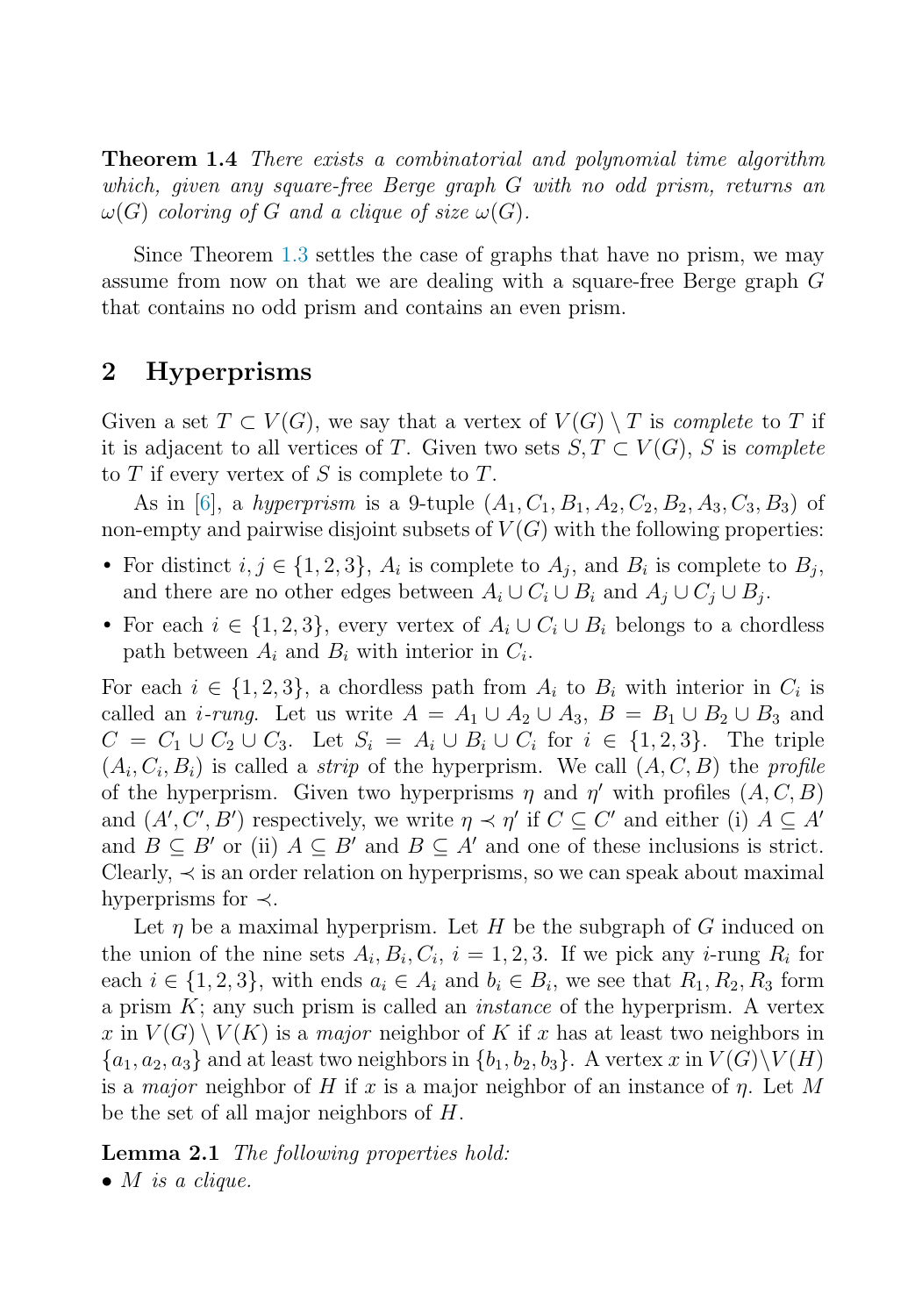<span id="page-3-0"></span>• For each  $i \in \{1,2,3\}$ ,  $M \cup A_i \cup B_i$  is a cutset that separates  $C_i$  from  $S_{i+1} \cup S_{i+2}$ .

- Two of  $A_1, A_2, A_3$  and two of  $B_1, B_2, B_3$  are cliques.
- M is complete to at least two of  $A_1, A_2, A_3$  and at least two of  $B_1, B_2, B_3$ .

• There is an integer  $j \in \{1,2,3\}$  such that  $A_i$  and  $B_j$  are cliques and M is complete to  $A_j \cup B_j$ .

#### 2.1 Selecting a strip

Let us say that a strip  $(A_i, C_i, B_i)$  of the hyperprism is good if both  $A_i$  and  $B_i$ are cliques and M is complete to  $A_i \cup B_i$ . Lemma [2.1](#page-2-0) says that every maximal hyperprism in G has a good strip. We may assume that  $(A_1, C_1, B_1)$  is a good strip of  $\eta$ . Moreover, we choose  $\eta$  such that  $S_1$  has the smallest size over all good strips of maximal hyperprisms.

Let R' and R'' be two 1-rungs of  $\eta$ , where R' has ends  $u', w$ , and R'' has ends  $u'', w$ , and  $u' \neq u''$  (so w is in one of the two sets  $A_1, B_1$  and  $u', u''$  are in the other set). We say that  $R'$  and  $R''$  converge if u' has no neighbor in  $R'' \setminus u''$  and u'' has no neighbor in  $R' \setminus u'$ .

#### **Lemma 2.2** There do not exist two 1-rungs that converge.

*Proof.* In the opposite case, we are able to construct a maximal hyperprism  $\eta'$  that has a smaller good strip than  $\eta$ , a contradiction to the choice of  $\eta$ .  $\Box$ 

#### 2.2 Finding an even pair

Consider any  $b \in B_1$ . For any two  $a, a' \in A_1$ , write  $a \lt_b a'$  whenever there exists an odd chordless path R from  $a$  to  $b$  such that  $a'$  is the neighbor of  $a$ on R. For each  $a \in A_1$  define similarly a relation  $\lt_a$  on  $B_1$ .

**Lemma 2.3** For each  $b \in B_1$ ,  $\lt_b$  is an order relation.

*Proof.* In the opposite case, we are able to find two 1-rungs that converge.  $\Box$ 

Using Lemma 2.3 and its analogue for every vertex in  $A_1 \cup B_1$ , we can establish the following.

**Lemma 2.4** There exists an even pair  $\{a, b\}$  of G with  $a \in A_1$  and  $b \in B_1$ .

Let  $A_1 = \{a_1, \ldots, a_k\}$  and  $B_1 = \{b_1, \ldots, b_\ell\}$ , and assume that  $k \leq \ell$ . By Lemma 2.4, we may assume that  $\{a_1, b_1\}$  is an even pair of G; and similarly, for  $i = 2, \ldots, k$ , we may assume that  $\{a_i, b_i\}$  is an even pair of  $G \setminus \{a_1, b_1, \ldots, a_{i-1}, b_{i-1}\}.$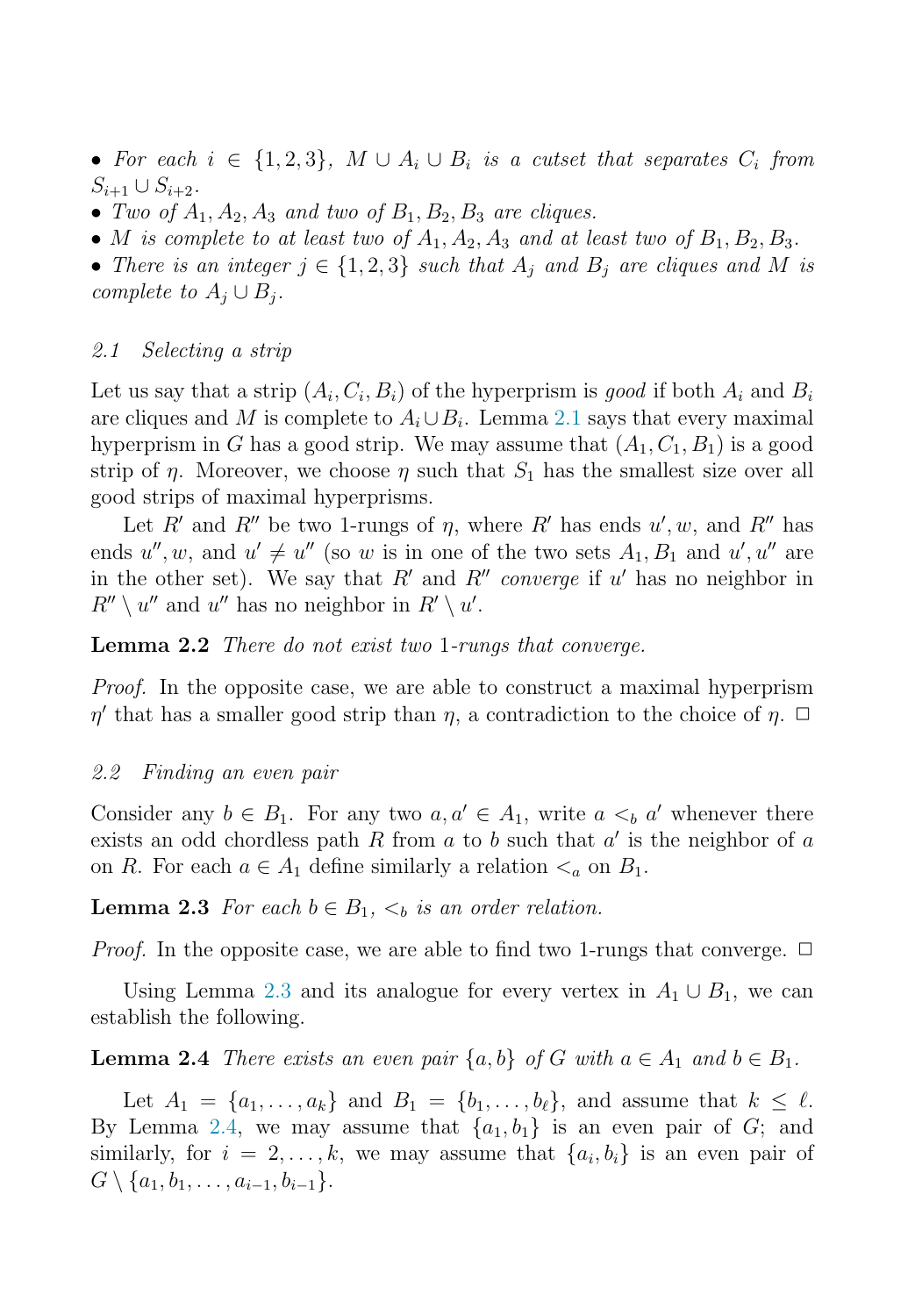#### 2.3 Decomposing the graph

By Lemma [2.1,](#page-2-0)  $V(G) \setminus (M \cup A_1 \cup B_1)$  can be partitioned into two subsets X and Y, with  $C_1 \subseteq X$  and  $C_2 \subset Y$ , such that there is no edge between X and Y. Let  $G_X = G \ Y$  and  $G_Y = G \ X$ . Thus we consider that G is decomposed into  $G_X$  and  $G_Y$ . Since  $G_X$  and  $G_Y$  are proper induced sugraphs of G, we may assume by induction that we have a clique  $Q_X$  of  $G_X$  of size  $\omega(G_X)$  and a coloring  $c_X$  of  $G_X$  with  $\omega(G_X)$  colors, and the same for  $G_Y$ .

**Lemma 2.5** There exists a coloring  $c'_X$  of  $G_X$  with  $\omega(G_X)$  colors such that  $c'_X(a_i) = c'_X(b_i)$  for all  $i = 1, \ldots, k$ , and such a coloring can be obtained from  $c_X$  in polynomial time.

*Proof.* Suppose that  $c_X$  itself does not have the desired property, and let h be the smallest integer such that  $c_X(a_h) \neq c_X(b_h)$ . In case  $h > 1$ , we may assume, up to relabeling, that  $c_X(a_i) = i = c_X(b_i)$  for all  $i = 1, \ldots, h-1$ . Let  $c_X(a_h) = i$  and  $c_X(b_h) = j$ , with  $i \neq j$ . Let W be the bipartite subgraph of G induced by the vertices of color i and j. We swap colors i and j in the component of W that contains  $a_h$ . This component does not contain  $b_h$ , for otherwise it contains a chordless odd path between  $a_h$  and  $b_h$ , and this path is in  $G \setminus \{a_1, b_1, \ldots, a_{h-1}, b_{h-1}\}\$  since it contains no vertex of color less than i and j; but this contradicts the fact that  $\{a_h, b_h\}$  is an even pair of  $G \setminus \{a_1, b_1, \ldots, a_{h-1}, b_{h-1}\}.$  So, after the swap,  $a_h$  and  $b_h$  have the same color. Thus we obtain a coloring of  $G_X$  with  $\omega(G_X)$  colors where the value of h has increased. Repeating this procedure at most k times leads to the desired  $\Box$ coloring.  $\Box$ 

Applying Lemma 2.5 to both  $G_X$  and  $G_Y$ , we obtain colorings  $c_X$  and  $c_Y$ of  $G_X$  and  $G_Y$  respectively such that, up to relabeling,  $c_X(a_i) = c_X(b_i) = c_X(b_i)$  $c_Y(a_i) = c_Y(b_i)$  for each  $i = 1, \ldots, k$ . By Lemma [2.1,](#page-2-0)  $M \cup (B \setminus \{b_1, \ldots, b_k\})$  is a clique and all its vertices are adjacent to  $b_i$  for each  $i = 1, \ldots, k$ . So we may assume that every vertex z in  $M \cup (B \setminus \{b_1,\ldots,b_k\})$  satisfies  $c_X(z) = c_Y(z)$ . Thus the two colorings  $c_X$  and  $c_Y$  coincide on the cutset  $M \cup A_1 \cup B_1$  and so they can be merged into a coloring of G. This coloring uses  $\max{\{\omega(G_X), \omega(G_Y)\}}$ colors, and one of  $Q_X$  and  $Q_Y$  is a clique of that size. So the coloring and the larger of these two cliques are both optimal.

## **3 The algorithm**

We can now describe our algorithm. Let  $\mathcal G$  be the class of square-free Berge graphs with no odd prism.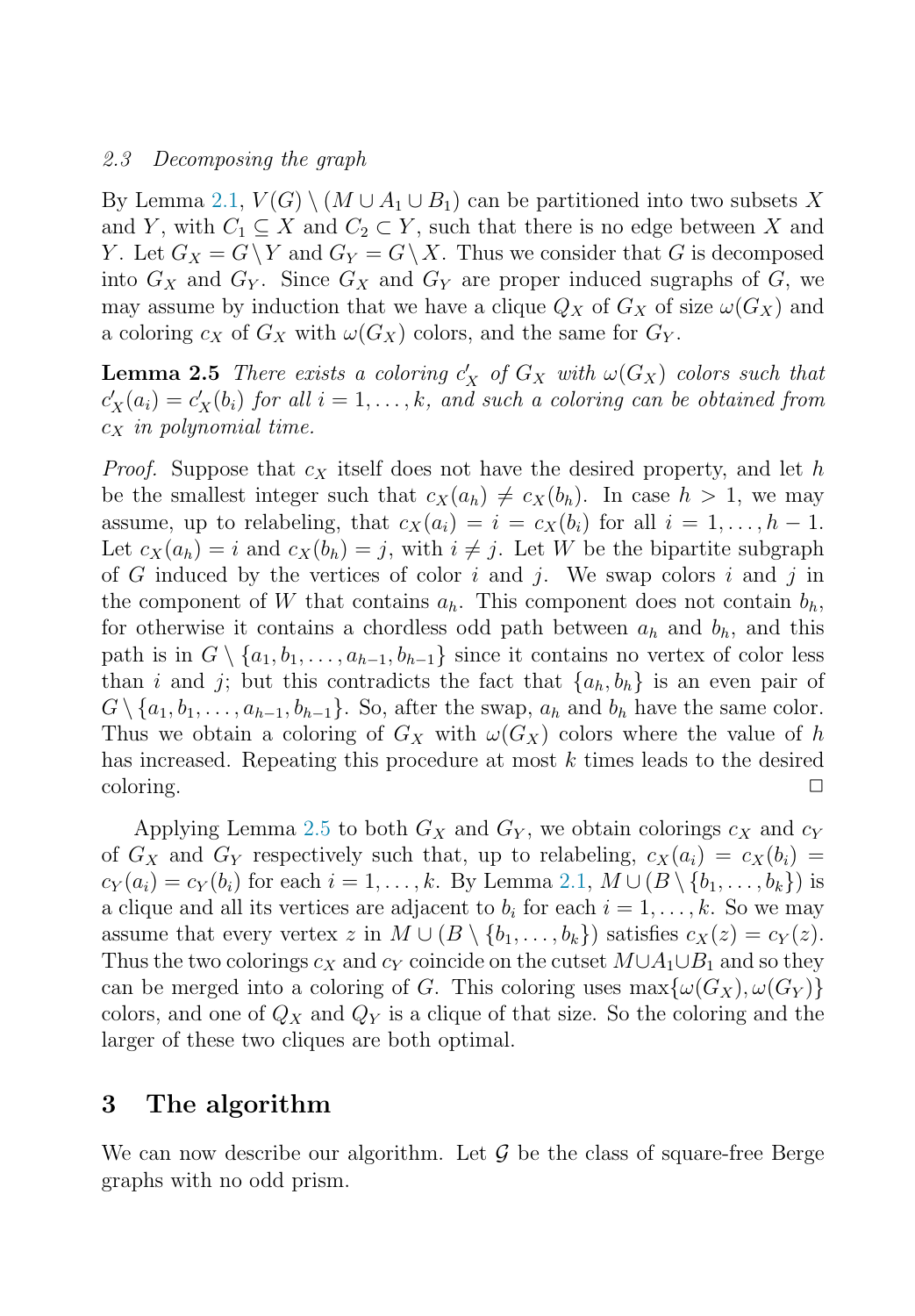**Input:** A graph G on *n* vertices.

**Output:** Either a coloring of G and a clique of the same size, or the negative answer "G is not in  $\mathcal{G}$ ".

**Step 1.** Test whether G is square-free, and test whether G is Berge with the algorithm from [\[5\]](#page-6-0). If any of these tests fails, return the answer " $G$  is not in  $\mathcal{G}$ " and stop. Now test whether G contains a prism as explained in [\[10\]](#page-6-0). If this algorithm produces an odd prism, then return the negative answer and stop; if it shows that  $G$  contains no prism, then color  $G$  applying the algorithm from [\[11\]](#page-7-0).

**Step 2.** Now suppose that Step 1 has produced an even prism. Grow a maximal hyperprism  $\eta$ , and find a good strip  $S_1$  of  $\eta$ .

Apply Lemma [2.3](#page-3-0) to each vertex  $x \in A_1 \cup B_1$ . Its proof either establishes that  $\lt_x$  is an order relation or finds 1-rungs that converge; in the latter case, the proof of Lemma [2.2](#page-3-0) produces a new maximal hyperprism  $\eta'$  with a smaller good strip; then restart from  $\eta'$ .

When  $\lt_x$  is an order relation for all  $x \in A_1 \cup B_1$ , Lemma [2.4](#page-3-0) shows how to find even pairs. The graph G is decomposed into graphs  $G_X$  and  $G_Y$ , and an optimal coloring and a maximal clique for G can be obtained as explained above.

#### 3.1 Complexity analysis

We can test whether a graph G is Berge in time  $O(n^9)$  with the algorithm from [\[5\]](#page-6-0). We can test whether G is square-free in time  $O(n^4)$ , and whether a Berge graph G contains a prism in time  $O(n^5)$  as explained in [\[10\]](#page-6-0). Now assume that the algorithm produces an even prism. It is easy to to see that all the procedures in Step 2 of the algorithm (growing a maximal hyperprism, determining the orderings) can be performed in time at most  $O(n<sup>3</sup>)$ . We complete our analysis with two remarks.

(a) When we restart from a new hyperprism, the size of the good strip is strictly smaller; so this restarting step occurs at most  $O(n)$  times.

(b) When G is decomposed into graphs  $G_X$  and  $G_Y$ , the algorithm is called recursively on them. This corresponds to a decomposition tree  $T$  for  $G$ : every non-leaf node of  $T$  is an induced subgraph  $G'$  of  $G$  and has two children which are induced subgraphs of  $G'$ ; and every leaf of T is a graph that contains no prism. Let us show that this tree has polynomial size. When G is decomposed into graphs  $G_X$  and  $G_Y$  as above, because of a certain cutset that arises from a hyperprism  $\eta$ , we mark the corresponding node of the tree with a pair of vertices  $\{c_1, c_2\}$  where  $c_1 \in C_1$  and  $c_2 \in C_2$  are chosen arbitrarily. We mark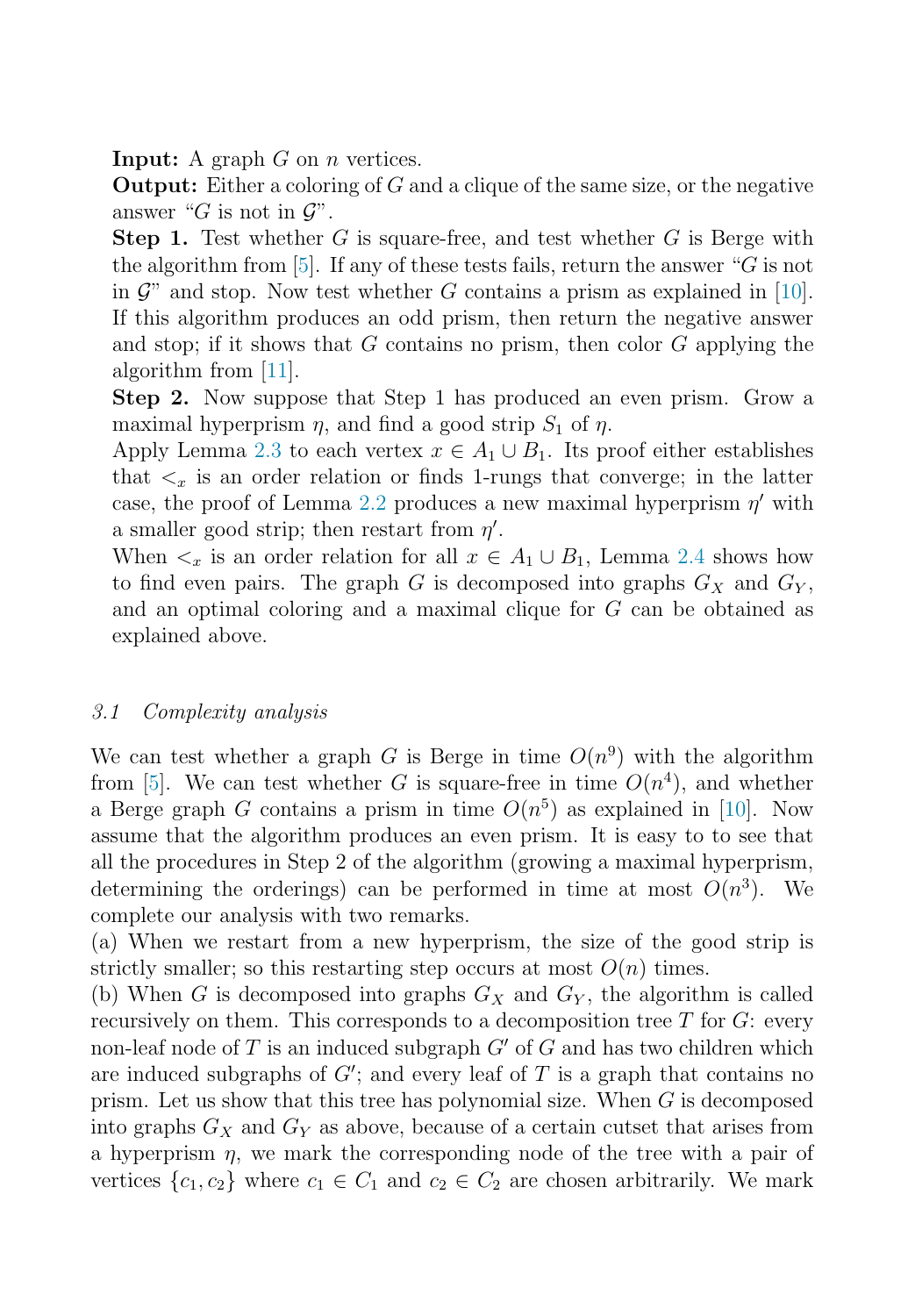<span id="page-6-0"></span>every subsequent decomposition node similarly. We can show the following.

**Lemma 3.1** Every pair of vertices of G is used to mark at most one node of the decomposition tree.

By Lemma 3.1 the total number of nodes in T is  $O(n^2)$ . The leaves of the decomposition tree  $T$  are Berge graphs with no antihole (since they are square-free) and no prism, so they can be colored in time  $O(n^6)$  as explained in [\[11\]](#page-7-0). At each node G' of T different from the root G, we know that G' is an induced subgraph of  $G$ , so it is a square-free Berge graph; hence we must only test whether G' contains a prism, which is done in time  $O(n^5)$  as explained in [10]. So the total complexity of the algorithm is  $O(n^9 + n^2 \times n^5 + n^2 \times n^6)$  $= O(n^9)$ .

### **References**

- [1] C. Berge. *Les probl`emes de coloration en th´eorie des graphes.* Publ. Inst. Stat. Univ. Paris 9 (1960) 123–160.
- [2] C. Berge. *F¨arbung von Graphen, deren s¨amtliche bzw. deren ungerade Kreise starr sind (Zusammenfassung).* Wiss. Z. Martin Luther Univ. Math.-Natur. Reihe (Halle-Wittenberg) 10 (1961) 114–115.
- [3] C. Berge. "Graphs." North-Holland, Amsterdam/New York, 1985.
- [4] M.E. Bertschi. *Perfectly contractile graphs.* J. Comb. Th. B 50 (1990) 222–230.
- [5] M. Chudnovsky, G. Cornuéjols, X. Liu, P. Seymour, K. Vušković. *Recognizing Berge graphs.* Combinatorica 25 (2005) 143–186.
- [6] M. Chudnovsky, N. Robertson, P. Seymour, R. Thomas. *The strong perfect graph theorem.* Annals of Mathematics 164 (2006) 51–229.
- [7] M. Conforti, G. Cornuéjols, K. Vušković. *Square-free perfect graphs*. Journal of Combinatorial Theory B 90 (2004) 257–307.
- [8] H. Everett, C.M.H. de Figueiredo, C. Linhares Sales, F. Maffray, O. Porto, B.A. Reed. *Even pairs.* In [\[12\]](#page-7-0), 67–92.
- [9] M. Grötschel, L. Lovász, A. Schrijver. *The ellipsoid method and its consequences in combinatorial optimization.* Combinatorica 1 (1981) 169–197.
- [10] F. Maffray, N. Trotignon. *Algorithms for perfectly contractile graphs.* SIAM Journal on Discrete Mathematics 19 (2005) 553–574.